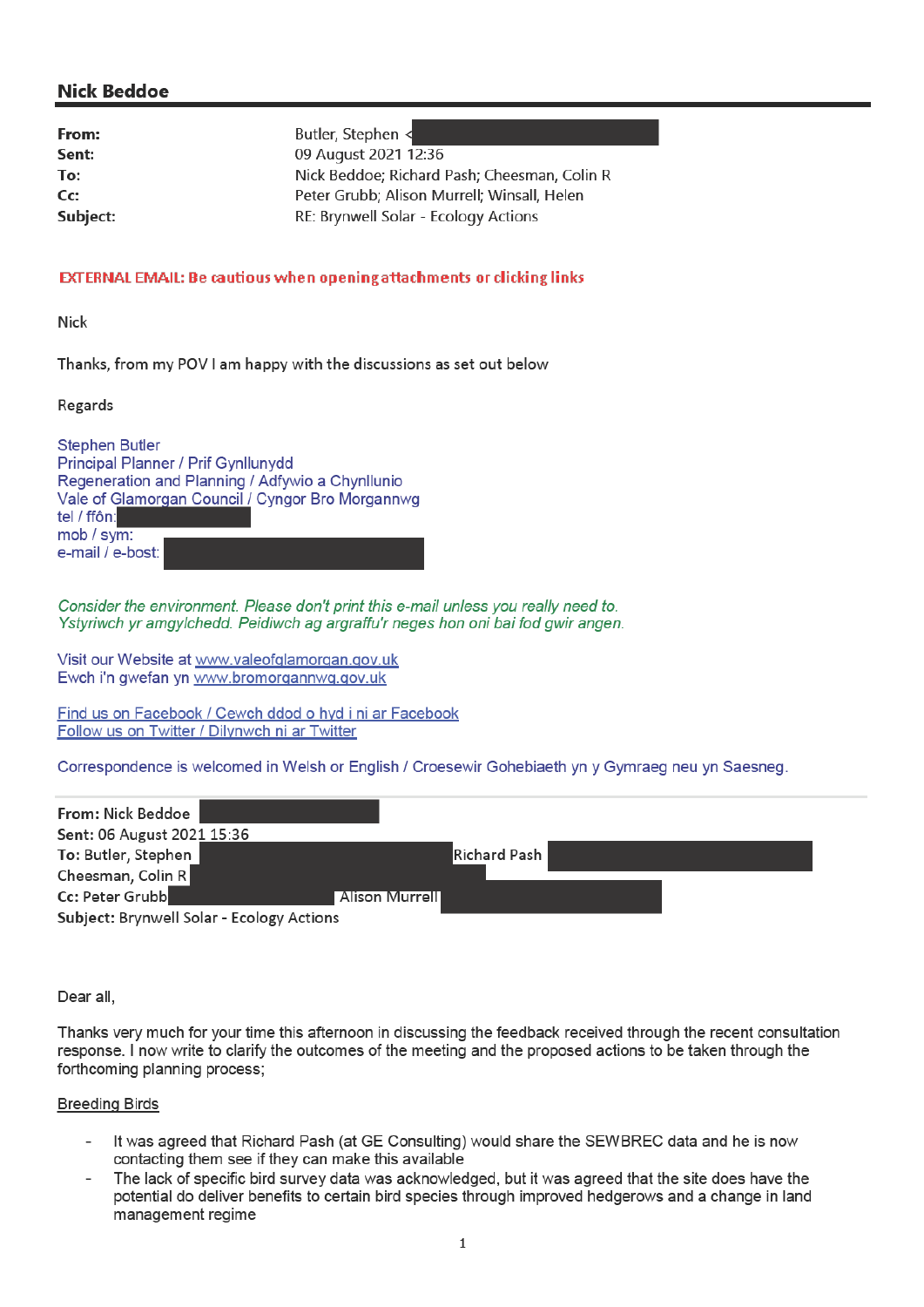- With this in mind, it was suggested that the areas to the south of the site which are now shown undeveloped (proposed for wild flower planting) could be managed to favour the interests of particular bird species. including Barn Owl.
- It was suggested that the specific land management applied here could be controlled through the Landscape and Ecological Management Plan (LEMP) and that the final LEMP would be agreed through consultation with the LPA and the County Ecologist
- Similarly, the proposed management of the buffer zones would also be controlled in this manner, and these would potentially be managed to suit a different species mix
- Importantly, it was agreed that further bird survey work was not essential at this stage of the planning process

### Fungi

- Colin explained the rationale behind these comments and described the plight of this fungi species across Wales, often resulting from unintentional neglect or an oversight of such impacts
- We discussed the prospective impacts resulting from the development (and in particular the pile driven foundations). It is understood that the management of the land will be a key factor in whether impacts can be appropriately mitigated
- Therefore, it was agreed that the management of this land would also be stipulate under the LEMP, in consultation with VoG who would have ultimate responsibility for discharging any related planning condition
- It was agreed that such management would be informed by a pre-commencement survey of the land to identify areas where the species was present. This survey would be carried out at the post consent stage to inform the discharge of the planning condition.

## **Planning Process**

- In order to respond to the comments made through the consultation exercise, it was agreed that we would reference these in the Applicant's Hearing Statement to be submitted to PINS during the forthcoming Planning Examination period and prior to the Hearing sessions which are envisaged. This would explain the proposed approach to addressing these issues, in order to inform the Inspector that these can be satisfactorily resolved.
- The quidance permits all parties invited to a hearing session to submit a Hearing Statement (Max. 3000) words), and it is envisaged that the LPA's hearing statement would be consistent with the Applicant's Hearing Statement on these issues, thus confirming the proposed resolution.

In light of the above, it is not proposed that the applicant will seek to request any amendments to the DNS application during the ten-day window for amendments which runs until 12<sup>th</sup> August 2021.

I trust that I have accurately set out a shared understanding of the current position as discussed on our call. Please let me know if you think I have misinterpreted or omitted any important points of relevance to the application.

Many thanks,

**Nick Beddoe MSc MRTPI Associate Planning** 

Savills, Kingston House, Blackbrook Park Avenue, Taunton TA1 2PX



Before printing, think about the environment